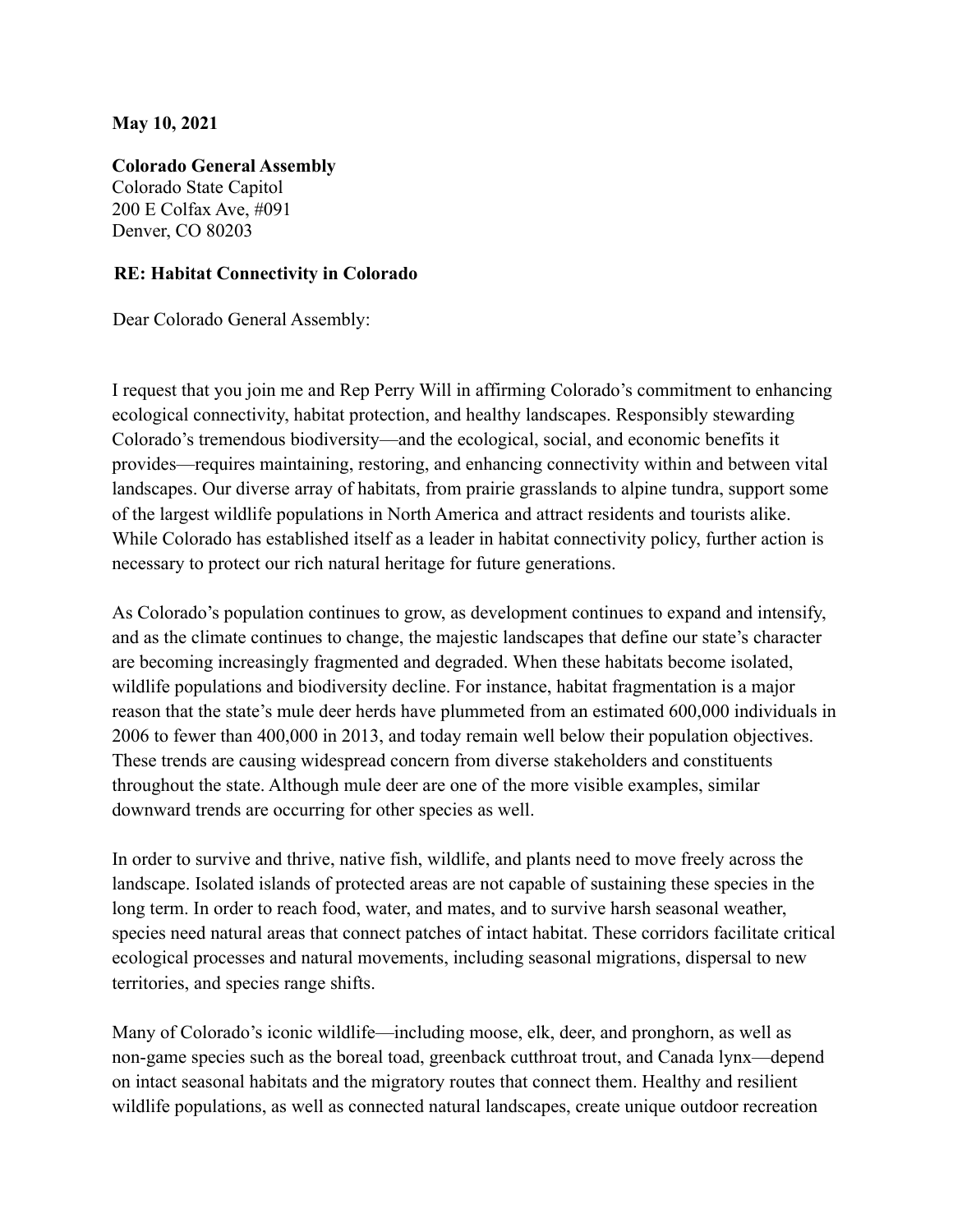opportunities in Colorado. As a result, our recreation economy generates \$62.5 billion in economic output, \$9.4 billion in local and state tax revenue, and supports 511,000 jobs.

Wildlife corridors also benefit both human and ecological communities by providing valuable ecosystem services, such as pollination, erosion control, and air and water purification. Additionally, by sequestering carbon, regulating stream flow, and offering flood protection, corridors increase the climate resilience of our communities and ecosystems. Moreover, where wildlife corridors intersect with highways, building wildlife crossing structures that go over or under roadways will improve human and wildlife safety by reducing costly and devastating motorist collisions involving wildlife.

Colorado's government has long recognized the need to address habitat fragmentation and improve habitat connectivity. Back in 2006, Colorado authorized a Wildlife Habitat Stamp, which has generated the funds to protect 253,000 acres of prime wildlife habitat, with priority given to winter range and migration corridors under C.R.S. 33-4-102.7. In 2010, the legislature moved to reduce wildlife-vehicle collisions through the Wildlife Crossing Zones Act. In addition to these legislative efforts, state agencies have worked together to integrate wildlife movements into Colorado's transportation system. For example, Colorado Parks and Wildlife and Colorado Department of Transportation jointly convened a Wildlife Transportation Summit in 2017, established the Colorado Wildlife Transportation Alliance in 2018, and are currently coordinating to implement Governor Polis's Executive Order D-2019-11, "Conserving Colorado's Big Game Winter Range and Migration Corridors." Due to demand for additional action at the local level, counties have formed "safe passage" coalitions of government agencies and non-governmental organizations to integrate habitat connectivity and highway mitigation for wildlife into land use policies, planning, and on-the-ground projects. The majority of these state and local government actions thus far have focused on reducing habitat fragmentation and migratory barriers associated with transportation infrastructure in specific locations. While incredibly beneficial, these actions are only part of the puzzle. In order to advance habitat connectivity statewide, we need a comprehensive, landscape-scale, ecosystem-based approach.

It is time to build upon Colorado's record of successfully creating safe passage for fish and wildlife. We must now protect and restore corridors that facilitate movement throughout whole landscapes—not just across roads. Indeed, in Colorado Parks and Wildlife's 2020 Status Report on Big Game Winter Range Migration Corridors, the agency highlighted the need to invest in landscape-scale analyses of the physical barriers, land use practices, and climatic changes that threaten migration corridors and seasonal habitat. Coordinating cross-jurisdictional efforts to increase connectivity within and between entire ecosystems will allow Colorado to reap the full suite of benefits that flow from well-connected habitats: robust wildlife populations, valuable ecosystem services, thriving economies, and healthy communities. The merits of this approach have already been recognized legislatively at the federal level in the recently introduced Wildlife